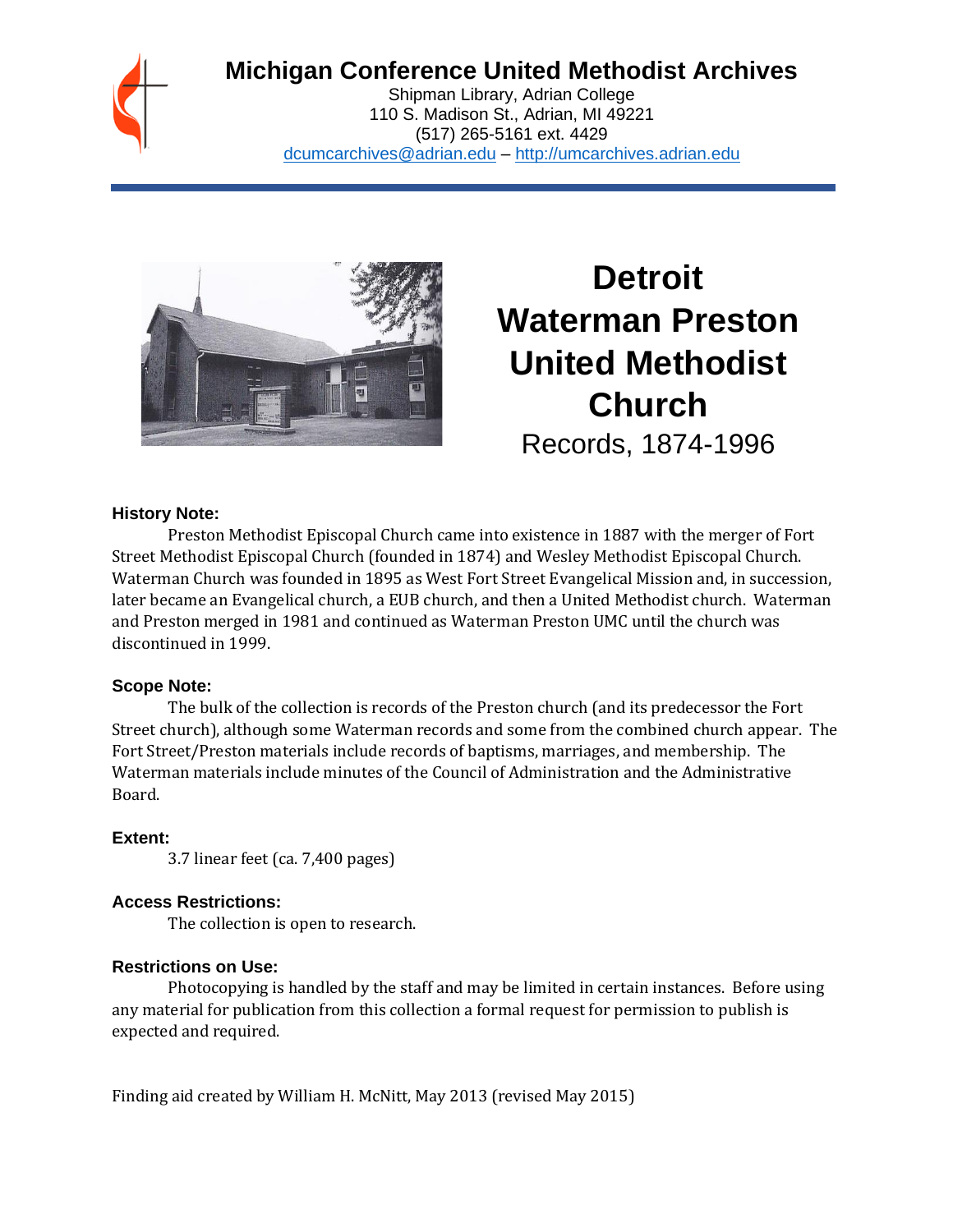# **Appointments List**

#### **Detroit Fort Street Methodist Episcopal**

- 1874-1877: Raynor S. Pardington
- 1877-1880: William Q. Burnett
- 1880-1881: George W. Lowe
- 1881-1883: Henry A. Merrill
- 1883-1885: Charles M. Stuart
- 1885-1886: Samuel Plantz
- 1886-1887: Perry Ross Parish

# **Detroit Wesley Methodist Episcopal**

- 1883-1884: Henry A. Merrill
- 1884-1885: James S. Rose
- 1885-1886: Lambert E. Lennox
- 1886-1887: Edward B. Bancroft

#### **Detroit Preston**

- 1887-1890: Edward B. Bancroft
- 1890-1892: Claudius B. Spencer
- 1892-1897: Arthur W. Stalker
- 1897-1899: Calvin M. Thompson
- 1899-1904: Eugene C. Allen
- 1904-1909: Walter E. Burnett
- 1909-1914: Walter R. Fruit
- 1914-1920: King D. Beach
- 1920-1921: Peter F. Stair
- 1921-1925[: William C.S. Pellowe](http://umcarchives.adrian.edu/fa/pellowewcspapers.pdf)
- 1925-1926: John S. Tredinnick
- 1926-1928: Henry W. Kuhlman
- 1928-1932[: Russell D. Hopkins](http://umcarchives.adrian.edu/clergy/hopkinsrd.php)
- 1932-1937: Charles L. Calkins
- 1937-1942: Philip Ray Norton
- 1942-1946: Chester R. Stockinger
- 1946-1948: Ernest E. Robinson
- 1948-1952: Ivan E. Hodgson
- 1952-1956: John S. Jury
- 1956-1959: Owen A. Knox
- 1959-1963: Arthur Raymond Parkin
- 1963-1966: George Vernon White
- 1966-1967: To be supplied
- 1967-1972: George Vernon White
- 1972-1974: Richard O. Griffith
- 1974-1975: To be supplied
- 1975-1976: Charles L. Swan
- 1976-1979: Thomas P. Macaulay
- 1979-1981: William A. Kellerman

#### **Detroit Waterman**

• 1894-1897: Andrew Kaechele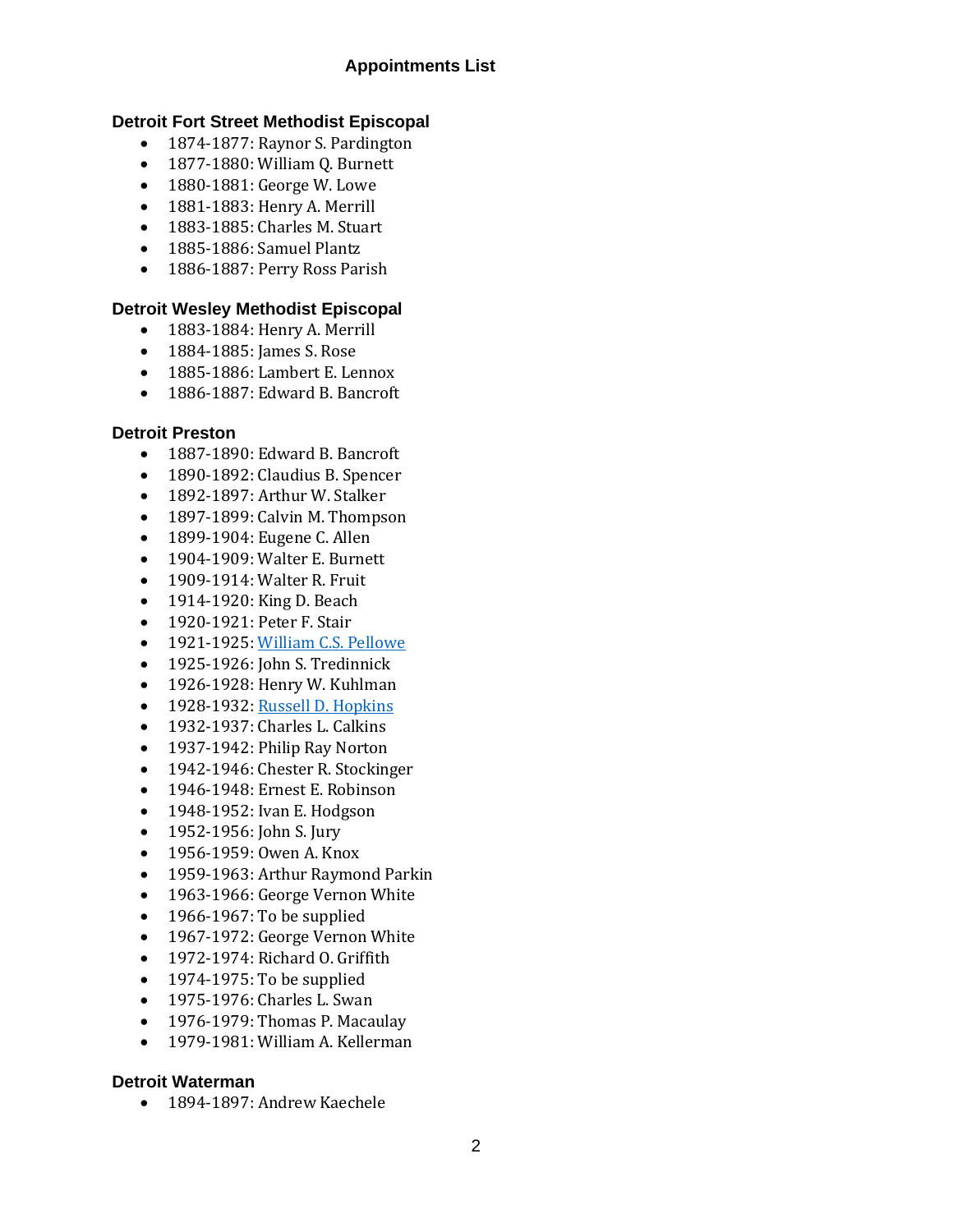# **Appointments List**

- 1897-1899: Frederick W. Dill
- 1899-1901: Charles W. Ross
- 1901-1904: Philip H. Pohly
- 1904-1905: William A. Koehler
- 1905-1906: William H. Halmhuber
- 1906-1907: William M. Sippell
- 1907-1908: Delbert C. Ostroth
- 1908-1912: J. Adolph Halmhuber
- 1912-1919: Clyde C. Gibson
- 1919-1926: Edgar S. Faust
- 1926-1932: William Koteskey
- 1932-1940: Frederick W. Kirn
- 1940-1945: Delbert C. Ostroth
- 1945-1949: Harold D. Oeschger
- 1949-1955[: Myron R. Everett](http://umcarchives.adrian.edu/clergy/everettmr.php)
- 1955-1958: William H. Watson
- 1958-1961: B. James Varner
- 1961-1968: Otto F. Hood
- 1968-1970: Richard L. Myers
- 1969-1970: Jack Edward Fulcher
- 1970-1972: Richard O. Griffith
- 1972-1976: Douglas K. Olsen
- 1976-1977: Mary H. Rawson
- 1977-1978: Gary William Bell
- 1979-1981: William A. Kellerman

#### **Detroit Waterman Preston**

- 1981-1984: Floyd A. Ellison
- 1984-1989: Pauline Hart
- 1989-1992: David G. Knapp
- 1992-1995: Marilyn C. DeGraw
- 1995-September 1998: Meredith T. Moshauer
- April 1998-1999: Olaf Lidums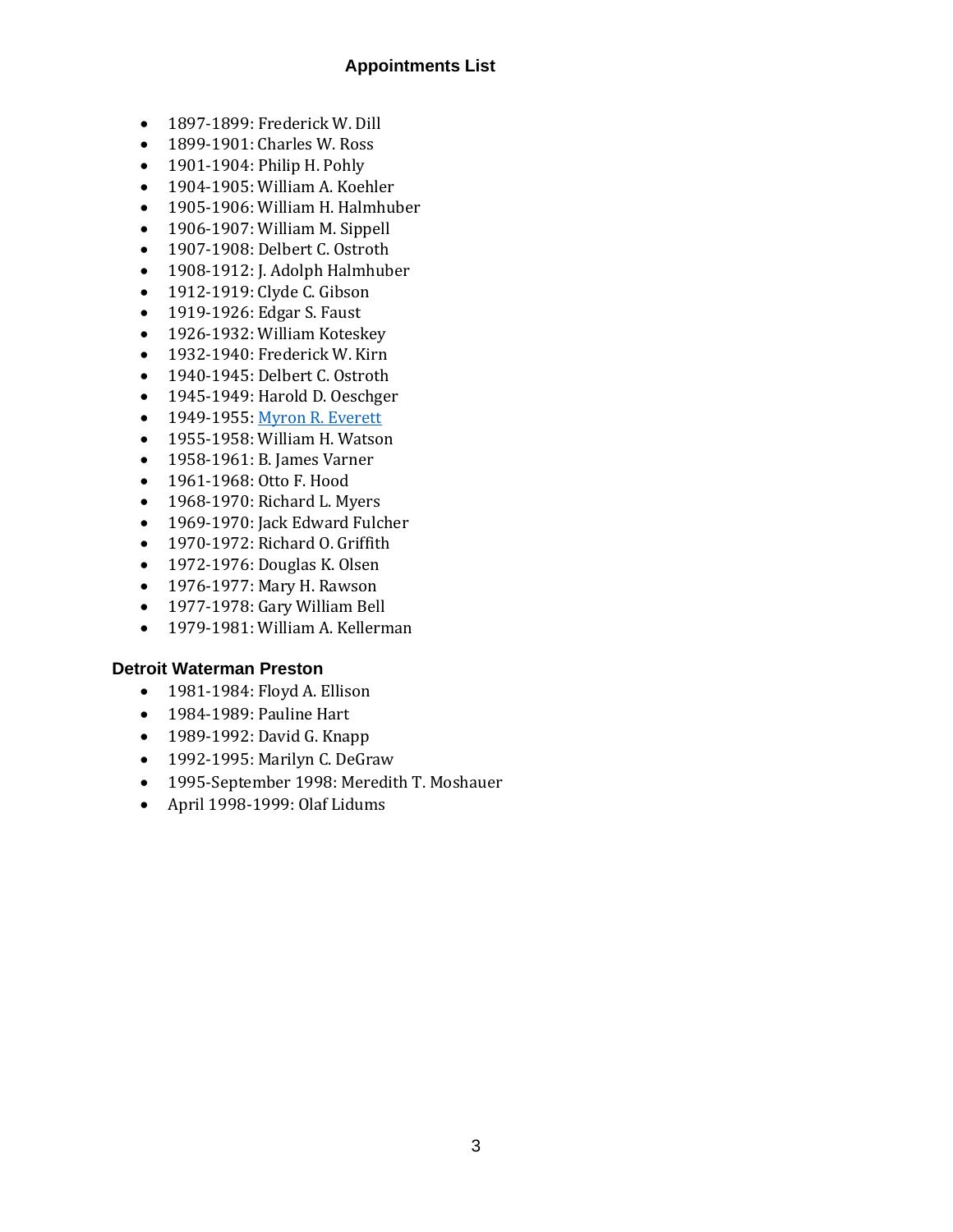# **Contents List**

**Container Contents**

### **Box 1 Detroit Fort Street Methodist Episcopal Church**

- Church Records
	- o Baptisms, Marriages, Membership
		- 1874-1884
		- 1884-1887

# **Detroit Preston**

- Church Records
	- o Baptisms, Marriages, Membership
		- 1887-1901 (see Oversize)
		- 1899-1914

#### **Box 2 Detroit Preston**

- Church Records
	- o Baptisms, Marriages, Membership
		- 1915-1922
		- 1923-1942 (includes a few death records)
		- 1936-1942 (marriages only)
		- 1942-1971

# **Box 3 Detroit Preston**

- Church Records
	- o Deceased Members, A-Z
	- o Membership Certificates, 1946-1952
	- o Membership Registers
		- 1932-1958
		- 1937-1938
	- o Membership Roll (2 folders)
	- o Membership Roll
		- Discontinued

# **Box 4 Detroit Preston**

- Church Records
	- o Membership Roll
		- Inactive and Non-Resident
		- Transferred
	- o Membership Transfers, 1947-1953 and 1972-1981
- Combined Circles (Hannah and Mary Martha) Meeting Minutes, 1974-1978
- Community Senior Citizens Club Minutes, 1974-1975
- Directories, 1921-1940
- Event Programs, 1920-1937
- Guest Book
	- o 1959-1965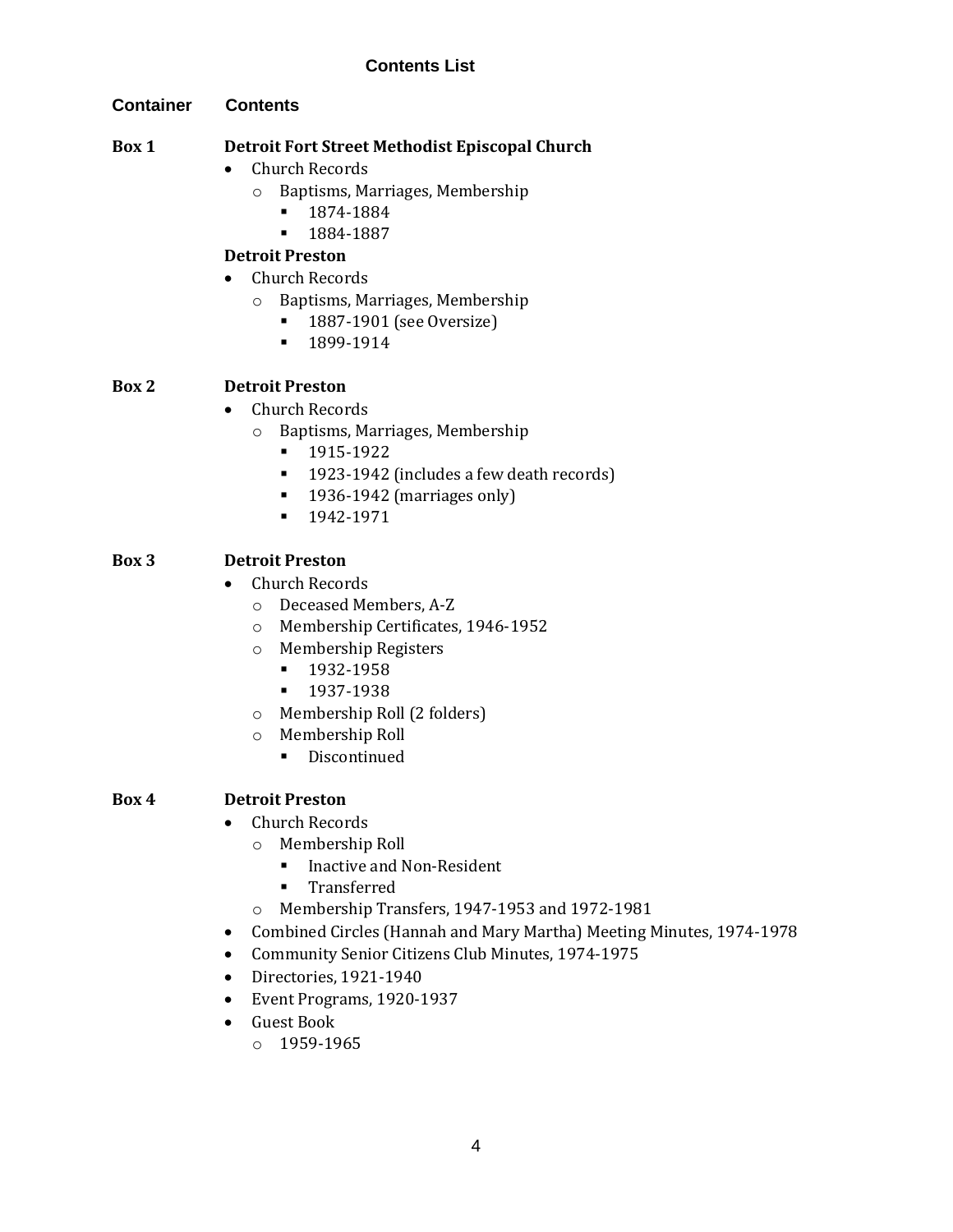# **Contents List**

#### **Container Contents**

# **Box 5 Detroit Preston**

- Guest Book
	- o 1967-1969 and 1974-1981
- History File
- Jester Club
	- o Correspondence and Constitution, 1923-1927
	- o Minutes, 1921-1925
- Legal Documents, 1886-1940
- Legal Documents
	- o Articles of Association, 1940
	- o Estate Bequests, 1936-1974
- Lincoln Day Banquets, 1905-1971 (2 folders)
- Martha Circle Meeting Minutes, 1937-1939
- Mary Circle Meeting Minutes, 1939
- Mary Martha Circle Meeting Minutes, 1969-1973

# **Box 6 Detroit Preston**

- Miscellaneous
- Naomi Circle Meeting Minutes, 1975-1980
- Newsletter, 1907-1914
- Photographs
- Preston Methodist Magazine, 1924
- Preston Methodist Year Book, 1914
- Treasurer's Reports, 1900-1947
- Woman's Society of Christian Service Minutes, 1963-1969
- Women's Circles Financial Records, 1964-1968

#### **Detroit Waterman**

- Administrative Board Minutes
	- o 1968-1969
	- o 1972-1975
	- o 1976-1977

#### **Box 7 Detroit Waterman**

- Bonds, 1919-1932
- Brotherhood Meeting Minutes, 1912-1920
- Certificates, 1978
- Council of Administration Minutes, 1958-1964
- Directory, 1925
- History File
- Photographs
- Woman's Missionary Society Meeting Minutes, 1944-1948